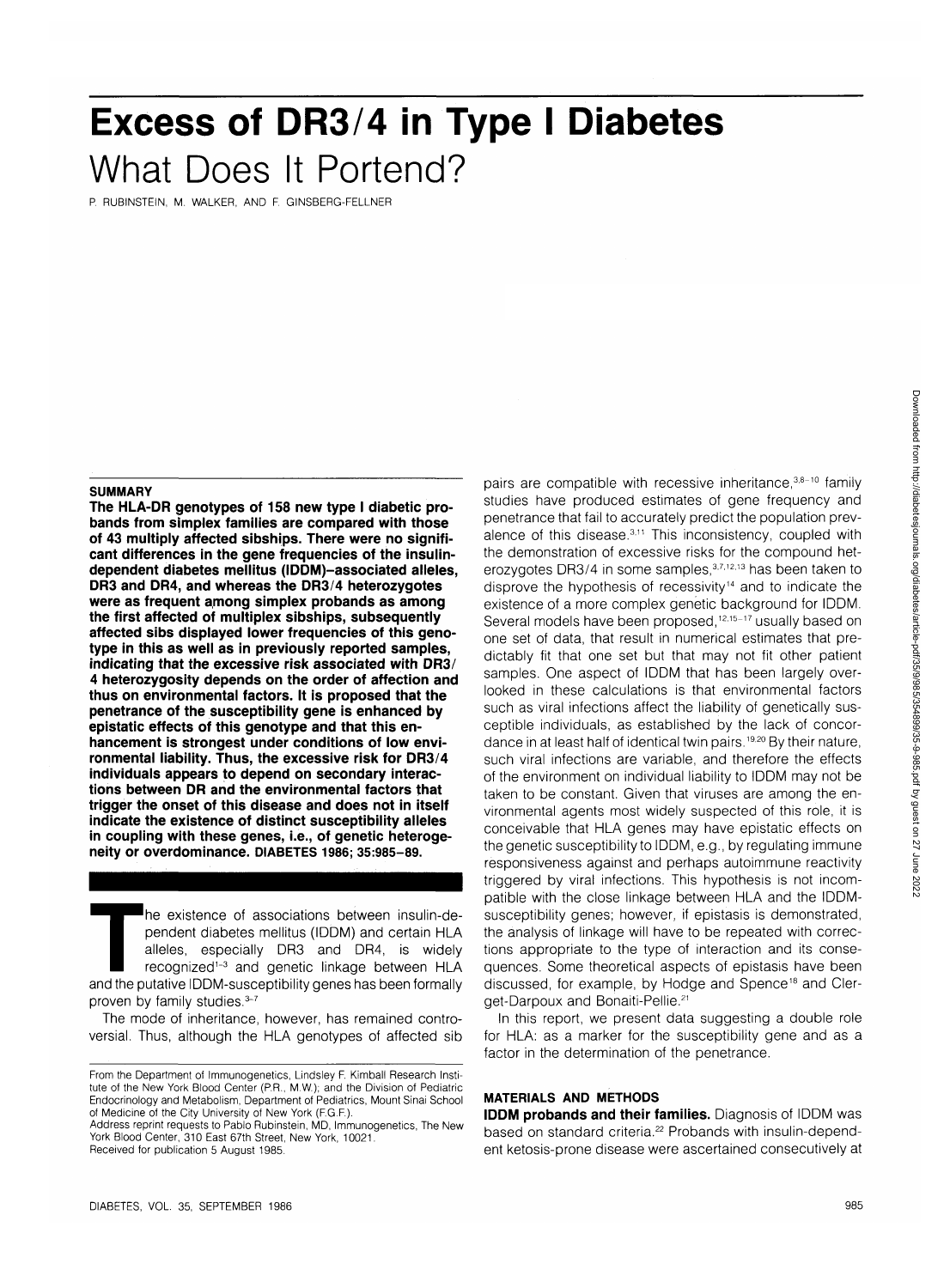the Division of Pediatric Endocrinology, Department of Pediatrics, Mt. Sinai Hospital (New York, NY). Age at diagnosis for the first-affected sibling in each family was <16 yr; a few of the second-affected sibs exceeded this age limitation. They and their families were studied after granting informed consent without regard to the structure of the pedigree. We analyzed 158 simplex families not previously studied and 43 multiply affected sibships, including 16 of those in the series studied by Suciu-Foca et al. (pedigree numbers 40, 41, 43- 53, 55, and 59).<sup>23</sup> Thirty-five of these families have two affected sibs and eight have three.

**HLA typing.** The HLA-A, -B, -C, and -DR antigens of the new probands and of all their available first-degree relatives were identified with sera standardized according to the criteria of the 8th International Histocompatibility Testing Workshop.24 Contrast-fluorescence and two-color-fluorescence techniques were used for class I and class II antigens, respectively.<sup>25,26</sup> Class III and GLO allotypes were also determined, as well as C3, Kidd, Gm, Km, and a number of other non-HLA-linked genetic markers.

## RESULTS

TABLE 1

**HLA-DR frequencies in IDDM patients.** We first approached the question of possible genetic heterogeneity of IDDM with regard to the HLA-linked genetic susceptibility by comparing the gene frequencies of the probands in simplex families with those of multiplex ones. The data in Table 1 include the DR frequencies of the patients and their parents and, for affected sib pairs, of the first- and second-affected sib separately. In addition, the DR haplotypes encountered in affected sib pairs have been summed so that the table identifies all haplotypes present in at least one member of the sibling pair ("affected haplotypes").

The DR3 gene frequency is lower and that of DR4 is higher in the probands of simplex compared with duplex families, especially in the first sib affected, but the difference is not significant. The frequency of blank genes has been monitored by testing additional family members in cases of ambiguity. In all, 141 second- and third-degree relatives of 38 diabetic probands have been tested, and some but not all of the blanks have been proven by segregation.

DR gene frequencies in patients and their parents

**Inheritance of DR3, DR4, and DRX by probands in simplex families.** The relevant parental combinations are shown in Table 2. Families with only one DR3 gene in the parents indicate that this allele is inherited by the proband in 81% of such cases, whereas for the DR4 gene the proportion is 85%. Families with both parents heterozygous for DR3 had DR3 homozygous probands in 12 of 16 cases; for DR4, there were 8 of 14 homozygous probands. These figures are not different from the expectations of a recessive situation, assuming linkage disequilibrium between DR3 and DR4 and the susceptibility to IDDM: expected DR3/3 =  $0.81^2 = 0.66 = 11/16$ ; expected DR4/4 =  $0.85^2 = 0.72 = 10/14$ . There were also 17 multiplex families with one DR3 and one DR4 heterozygous parent: DR3/4 was observed in 13 of 17 cases. The expectation on the same basis is  $0.81 \times 0.85 \times 17 = 11.7$ (Table 3).

**DR3/4 excess: frequency in probands of simplex and multiplex sibships.** Families in which DR3/4 probands are possible are analyzed here. To eliminate the possibility of more than one DR3/4 combination, the selection disallows families with homozygous parents or with two DR3/4 heterozygous parents. All other combinations in this group have been designated "conducive" and are presented in Table 3.

The frequency of the DR3/4 genotype was the same in the first affected of multiplex sibships as in the probands of simplex ones (76 and 77%, respectively), whereas it was lower in the subsequently affected siblings (40%). This difference was significant within the multiplex families ( $P \sim .02$ ) and for the whole set ( $P \sim .001$ ). The DR3/4 frequency in secondand later-affected sibs (10/25) is still somewhat higher than expected in a random segregation (6.25/25), but the difference is not significant ( $\chi^2 = 2.25$ ;  $.2 > P > .1$ ) given the small numbers.

**Linkage between HLA and IDDM: inheritance of DR3, DR4, and DRX by affected sibling pairs.** The segregation of the relevant haplotypes from informative parents is given in Table 4. The second-affected sibs shared the DR3, DR4, or DRX haplotypes received by the respective index cases with very similar probability ( $\chi^2 = 0.16$ ; P  $\sim$  .95), indicating that the DRX (i.e., not DR3, not DR4) haplotypes received by the index cases are as likely to transmit the susceptibility gene as are the DR3- or DR4-carrying ones.

| DR type      | Simplex                |                         | Duplex families        |                                 |                                  |                                      |
|--------------|------------------------|-------------------------|------------------------|---------------------------------|----------------------------------|--------------------------------------|
|              | Parents<br>$(N = 617)$ | Probands<br>$(N = 316)$ | Parents<br>$(N = 140)$ | First<br>affected<br>$(N = 70)$ | Second<br>affected<br>$(N = 70)$ | Affected<br>haplotypes<br>$(N = 95)$ |
|              | .106                   | .072                    | .10                    | .114                            | .143                             | .132                                 |
| 2            | .075                   | .042                    | .093                   | .043                            | .043                             | .044                                 |
| 3            | .177                   | .260                    | .250                   | .357                            | .257                             | .297                                 |
| 4            | .243                   | .357                    | .250                   | .243                            | .286                             | 264                                  |
| 5            | .091                   | .057                    | .079                   | .043                            | .029                             | .033                                 |
| 6            | .083                   | .048                    | .071                   | .029                            | .057                             | .055                                 |
|              | .089                   | .069                    | .064                   | .10                             | .071                             | .088                                 |
| 8            | .011                   | .006                    | .0                     | .0                              | .0                               | .0                                   |
| 9            | .01                    | .016                    | .007                   | .014                            | .014                             | .01                                  |
| 10           | .006                   | .006                    | .0                     | .0                              | .0                               | .0                                   |
| $4 \times 5$ | .018                   | .012                    | .007                   | .014                            | .014                             | .01                                  |
| Blank        | .082                   | .054                    | .079                   | .043                            | .086                             | .066                                 |

N, sum of haplotypes included in column.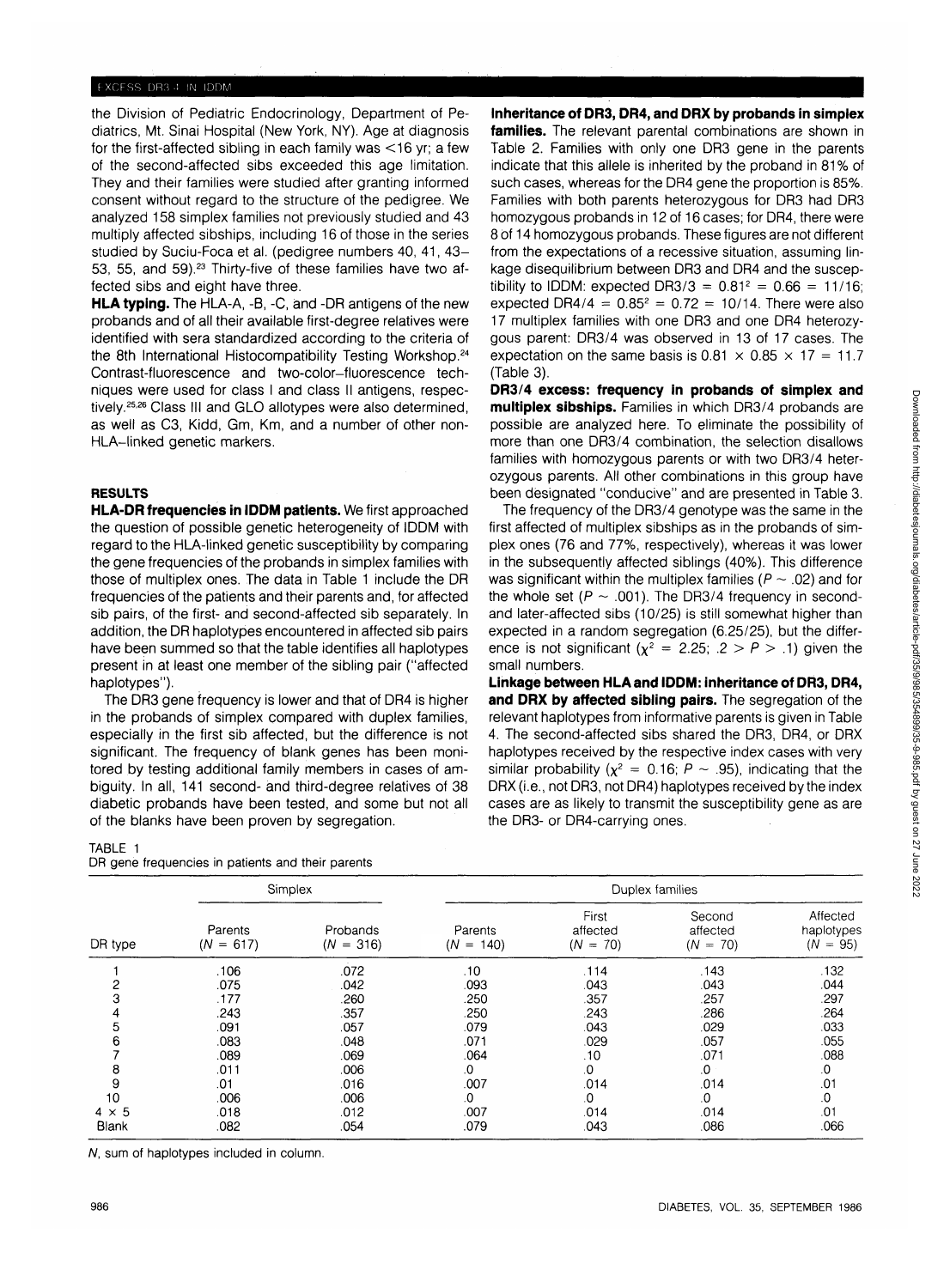Segregation of DR3 and DR4 to type I diabetic probands in simplex families ( $N = 158$ )

| Parental DR genotypes    | N(%     | Proband DR type                  | N            | %                       |
|--------------------------|---------|----------------------------------|--------------|-------------------------|
| $(DR3/X) \times (DRX/X)$ | 21(13)  | DR3 positive<br>negative         | 17<br>4      | 81<br>19                |
| $(DR4/X) \times (DRX/X)$ | 27(17)  | DR4 positive<br>negative         | 23<br>4      | 85<br>15                |
| $(DR3/X) \times (DR4/X)$ | 35 (22) | DR3/4<br>DR3/X<br>DR4/X<br>DRX/X | 28<br>5      | 80<br>3<br>14<br>3      |
| $(DR3/X) \times (DR3/X)$ | 16 (10) | DR3/3<br>DR3/X<br>DRX/X          | 12<br>4<br>0 | 75<br>25<br>$\mathbf 0$ |
| $(DR4/X) \times (DR4/X)$ | 14(9)   | DR4/4<br>DR4/X<br>DRX/X          | 8<br>5       | 57<br>36<br>7           |

## **DISCUSSION**

Svejgaard and Ryder<sup>12</sup> were the first to notice that the compound heterozygotes for the two IDDM-associated HLA alleles (initially B8 and B15, later DR3 and DR4) constituted a disproportionately large fraction of the patients. Although the amount of this excess varies from sample to sample,<sup>3</sup> in general DR3/4 heterozygotes seem to exceed Hardy-Weinberg expectations and thus to be inconsistent with a recessive mode of inheritance for the susceptibility status.<sup>3,12,14</sup>

We have presented evidence that the preponderance of the DR3/4 type is characteristic of the probands of simplex families and of the first-affected but significantly less so of the later-affected sibs of multiplex sibships. Our own data are consistent with previous findings: the report by Contu et al.<sup>27</sup> indicates that in their families with conducive parents, all 10 probands of simplex sibships and all 5 first-affected but only 3 of the 5 second-affected sibs of multiplex families carried the DR3/4 genotype. Similarly, the first proband in 5 of 9 Canadian affected sib pairs belonged to the DR3/4 class and only 3 of the second-affected sibs belonged.<sup>28</sup> Furthermore, among 19 multiplex Israeli families (ref. 29 and personal communication) there were 9 with conducive parents. Eight of the first-affected and 6 of the second-affected sibs were DR3/4. Thus, we have information on 36 multiply affected sibships with conducive parents: 31 of 36 first-affected and 22 of 42 later-affected sibs inherited both DR3 and DR4 [the difference is significant  $(\chi^2 = 10.13; .001 < P < .005)$ ]. Furthermore, all DR3/4 second- (or later-) affected sibs are

TABLE 3

Frequency of DR3/4 heterozygotes among index cases and affected sibs in families with conducive parents

|                              | Simplex     | Multiplex   | All            |
|------------------------------|-------------|-------------|----------------|
|                              | $(N = 158)$ | $(N = 43)$  | $(N = 201)$    |
| Conductive parents*          | 43 (27%)    | 17 (40%)    | 60 (30%)       |
| DR3/4 indices                | 33 (77%)    | 13 (76%)+   | 46 (77%) $\pm$ |
| DR3/4 later-affected<br>sibs |             | 10/25 (40%) | 10/25 (40%)    |

"One parent DR3/X and the other DR4/X. However, one may be DR3/4.

 $\tau \chi^2 = 5.43; P \sim .02.$ 

 $\ddagger \chi^2 = 10.56; P \sim .001.$ 

thus far DR identical to their first-affected sibs (obviously exceptions should be expected). Thus, the predominance of this genotype decreases in the second- and later-affected sibs of probands. The consistency of this finding is contrary to expectations stemming from a purely genetic explanation of the DR3/4 excess, according to which the genotypes of the first- and later-affected sibs in families with conducive parents should differ by chance alone. The earlier observations of age-at-onset influence on DR-antigen frequency (e.g., see ref. 30), which might explain this phenomenon because DR3/4 and especially DR4 appear to be more frequent in patients with early onset, are probably not relevant to these data because all our patients had onset before the age of 20 and most, including all probands, had onset before age 16. The decrease of DR3/4 in second- and later-affected sibs toward the frequencies expected from a recessive HLAlinked gene<sup>11,12,14</sup> suggests that the exaggerated frequency of this genotype in type I diabetes results from an interaction with environmental factors that is most noticeable for the first proband in a sibship. Because the risk increases for genetically susceptible individuals who are siblings of probands, especially when they have two affected siblings,<sup>31</sup> we suggest that the excessive risk to DR3/4 genotypes relative to other DR genotypes is associated with conditions of comparatively low environmental liability. When this liability is higher, as in siblings of probands, the penetrance for genetically susceptible individuals of other DR genotypes should increase, re-

## TABLE 4

Segregation of relevant DR alleles to index cases and affected sibs

|                              |     | Proband genotypes |                                |  |
|------------------------------|-----|-------------------|--------------------------------|--|
| Parental DR<br>genotypes     | Ν   | Index             | Affected sibling               |  |
| DRX/DRY                      | 15. | $DRX = 15$        | $DRX = 10$<br>$DRY = 5$        |  |
| DR3 or DR4/DRX $42$ DRX = 13 |     |                   | $DRX = 9$<br>DR3 or DR4 $=$ 4  |  |
|                              |     | DR3 or DR4 = 29   | DR3 or DR4 $=$ 21<br>$DRX = 8$ |  |

For DRX, X is not 3 or 4.

For DRY, Y is not 3, 4, or X.

TABLE 2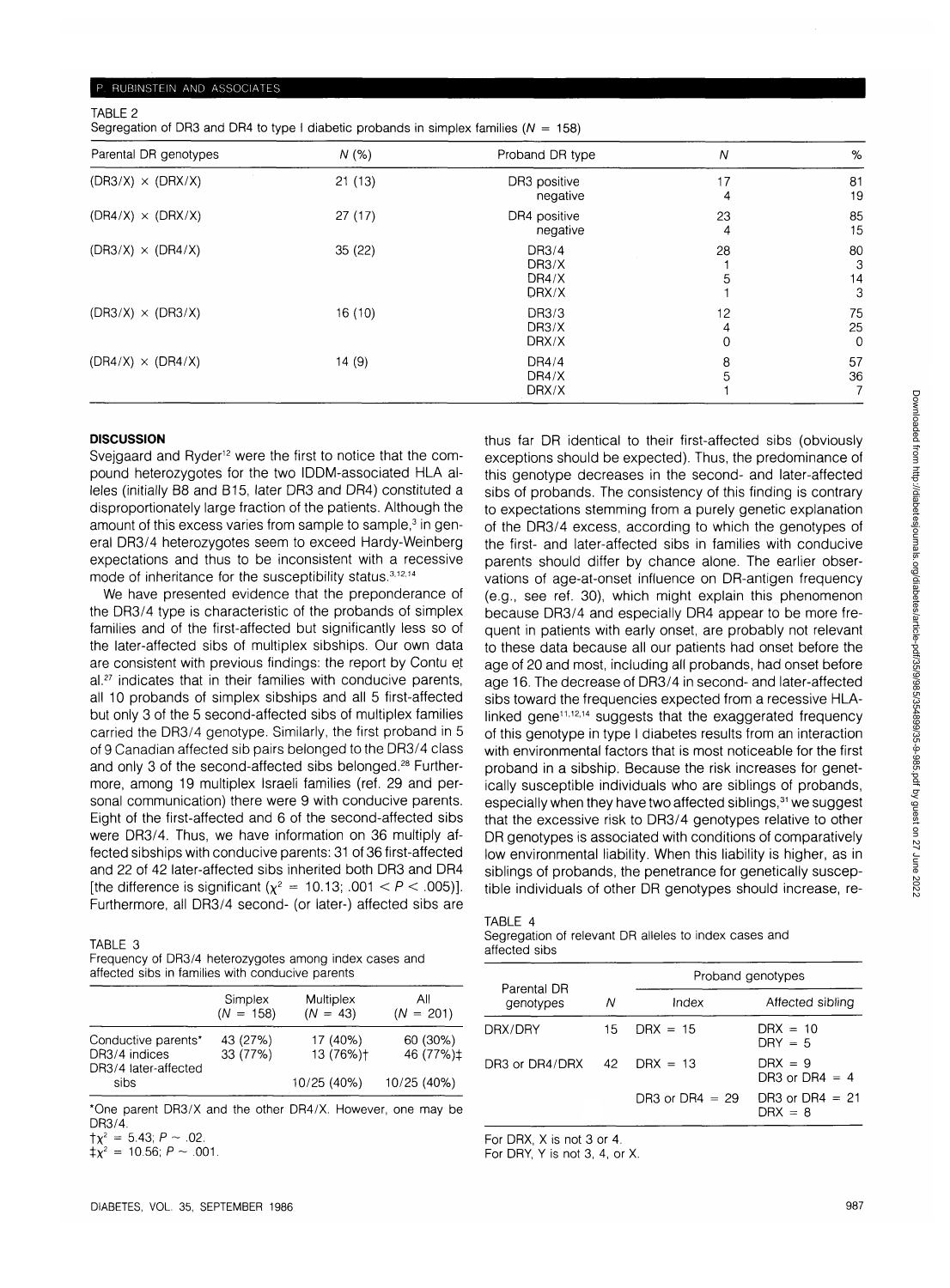ducing the degree of DR3/4 excess. We further suggest that variations in environmental liability underlie the different incidences of IDDM in ethnically related countries,<sup>32</sup> even in the same region at different times.<sup>33</sup> As a consequence, such environmental variations would contribute to the reported differences in the frequency of the DR3/4 genotype in racially similar patient samples and explain the DR frequency changes observed after a few years in one and the same region.<sup>10,34</sup> These observations imply that HLA genotypes contribute to the probability of expression of the susceptibility genes and that the system is not merely a marker for the presence of such genes. Furthermore, they have important implications for the correct evaluation of the inheritance patterns.

If HLA-DR does exert epistatic influence on susceptibility, the sharing of HLA alleles by affected-sib pairs might be a consequence of epistasis rather than of linkage between the corresponding loci.<sup>18,21</sup> We have therefore reinvestigated the joint inheritance of HLA and susceptibility in affected-sib pairs by partitioning the families according to the DR alleles of the parents. Our results indicate that the sharing of DR alleles is independent of the specificity. Thus, if the firstaffected sib received DRX from a DR3/X or a DR4/X parent, the second-affected sib shared DRX with the same probability (9/13) that sharing occurred when the first-affected sib received the DR3 or DR4 alleles (21/29):  $\chi^2 = 0.04$ . Sharing an X allele from an XY parent occurred with the same frequency (10/15). Therefore, in our data, HLA and IDDM susceptibility are inherited in coupling irrespective of whether the DR allele is 3, 4, or X.

A final point refers to the DR gene frequencies in probands from simplex and multiplex families. According to the intermediate model of inheritance,<sup>35</sup> the probability of homozygotes for the susceptibility gene should be significantly higher in familial (i.e., multiplex) cases than in nonfamilial (i.e., simplex) cases. As a consequence, the model requires that the frequency of the IDDM-associated DR genes be higher in familial than in sporadic cases, which are assumed to be mostly heterozygous for the susceptibility gene. Our data are inconsistent with this requirement: in fact, the sum of the frequencies of DR3 and DR4 is slightly, although not significantly, higher for the simplex than for the multiplex cases, which agrees with previous studies that failed to encounter significant differences.<sup>3</sup> Similarly, if most of the simplex probands were heterozygotes for the susceptibility gene, the probability of DR3 or DR4 homozygosity should be low enough that the frequency of either of these antigens should not differ much in probands with one as opposed to two positive parents. In fact, all but one of the probands from intercross families  $[(DR3/X) \times (DR3/X)$  or  $(DR4/X) \times (DR4/K)$ X)] present the corresponding antigen (16 of 16 are DR3 and 13 of 14 are DR4). In these intercross simplex families, the frequency of homozygous probands fits very closely with expectations on the basis that each of the DR3 (and each of the DR4) alleles has the same chance to be inherited by the proband that exists when only one such gene segregates. If most of these probands possessed a single IDDM-susceptibility gene, the expected homozygosity would be only about half of the total positives. The numbers are small but consistent in this series with those reported earlier by us in an independent series of patients<sup>23</sup> and by Contu.<sup>27</sup> In all, 8 DR3or DR4-intercross families were reported in those studies, and 7 of the probands were homozygotes; the 8th one was a DR3/X heterozygote. Together with our new data, consisting of 30 families with 20 homozygotes and 9 heterozygote positives, the total ratio of homozygotes is 27 of 37 (73%). This is significantly higher than the expected 50% of the positives, assuming that a single HLA-linked gene is involved  $(\chi^2 = 7.81; P \sim .005)$  [for the new data alone: 20 homozygotes and 9 heterozygotes ( $\chi^2 = 4.17$ ;  $P < .05$ )].

Therefore, it appears that two HLA-DR-linked genes are required by sporadic probands (from simplex families) and that this requirement is present whether the paired DR alleles are identical or different. This view of the data, therefore, does not support the hypothesis of intermediate, as opposed to recessive inheritance of the susceptibility unless the penetrance for the heterozygote is extremely low.

The hypothesis that the mechanisms of IDDM association with DR3 are different from, and additive in terms of risk to, those associated with DR4 (genetic heterogeneity) appears inconsistent with the evidence that the excessive risk to DR3/ 4 heterozygotes varies in a nongenetic fashion. We conclude that the putative IDDM-susceptibility gene 1) behaves as a recessive trait; 2) is linked to HLA; and 3) maintains linkage disequilibrium with specific HLA-DR haplotypes. Also, the penetrance, which depends mainly on environmental factors, is further influenced by specific DR genotypes.

## **ACKNOWLEDGMENTS**

This study was supported in part by NIH Grants HL-09011 and AM-19631 and by The Juvenile Diabetes Foundation Grant JDF-82R007.

#### **REFERENCES**

 Singal, D. P., and Blajchman, M. A.: Histocompatibility (HL-A) antigens, lymphocytotoxic antibodies and tissue antibodies in patients with diabetes mellitus. Diabetes 1973; 22:429-32. <sup>2</sup>

 Nerup, J., Platz, P., Andersen, O. O., Christy, M., Lyngsoe, J., Poulsen, J. E., Ryder, L. P., Nielsen, L. S., Thomsen, M., and Svejgaard, A.: HL-A antigens and diabetes mellitus. Lancet 1974; 2:864-66

<sup>3</sup> Svejgaard, A., Platz, P., and Ryder, L. P.: Insulin-dependent diabetes mellitus. Joint results of the 8th workshop study. In Histocompatibility Testing 1980. Terasaki, P. I., Ed. Los Angeles, CA, UCLA Tissue Typing Lab., 1980:638-56

 Rubinstein, P., Suciu-Foca, N., Nicholson, J. R, Fotino, M., Molinaro, A., Harsiadis, L, Hardy, M., Reemtsma, K., and Allen, F. H., Jr.: The HLA system in the families of patients with juvenile diabetes mellitus (JDM). J. Exp. Med. 1976; 143:1277-82.

Barbosa, J., Chern, M. M., Noreen, H., Anderson, V. E., and Yunis, E. J.: Analysis of linkage between the major histocompatibility system and juvenile, insulin-dependent diabetes in multiplex families. J. Clin. Invest. 1978; 62:492-95.

<sup>6</sup> Green, A., Morton, N. E., Iselius, L., Svejgaard, A., Platz, P., Ryder, L, and Hauge, M.: Genetic studies of insulin-dependent diabetes mellitus: segregation and linkage analyses. Tissue Antigens 1982; 19:213-21.

 DeJongh, B. M., Bruining, G. J., Schreuder, G. M. T., Schuurman, R. K. B., Radder, J. K., van Loghem, E., Meera-Khan, P., Hauptmann, G., and van Rood, J. J.: HLA and Gm in insulin-dependent diabetes in the Netherlands: report on a combined multiplex family and population study. Hum. Immunol. 1984; 10:5-21. <sup>8</sup>

<sup>8</sup> Green, J. R., and Woodrow, J. C.: Sibling method for detecting HLAlinked genes in disease. Tissue Antigens 1977; 9:31-35.<br>9 Themsen Congributions: W. The senational

 Thomson, G., and Bodmer, W.: The genetic analysis of HLA and disease associations. In HLA and Disease. Dausset, J., and Svejgaard, A., Eds. Copenhagen, Munksgaard, 1977:84-93.

 Winearls, B. C, Bodmer, J. G., Bodmer, W. R, Bottazzo, G. F, McNally, J., Mann, J. I., Thorogood, M., Smith, M. A., and Baum, J. D.: A family study of the association between insulin dependent diabetes mellitus, autoantibodies and the HLA system. Tissue Antigens 1984; 24:234-46.

<sup>11</sup> Rubinstein, P., Ginsberg-Fellner, F., and Falk, C. T.: Genetics of type 1 diabetes mellitus: a single recessive predisposition gene mapping between HLA-B and GLO. Am. J. Hum. Genet. 1981; 33:865-82.